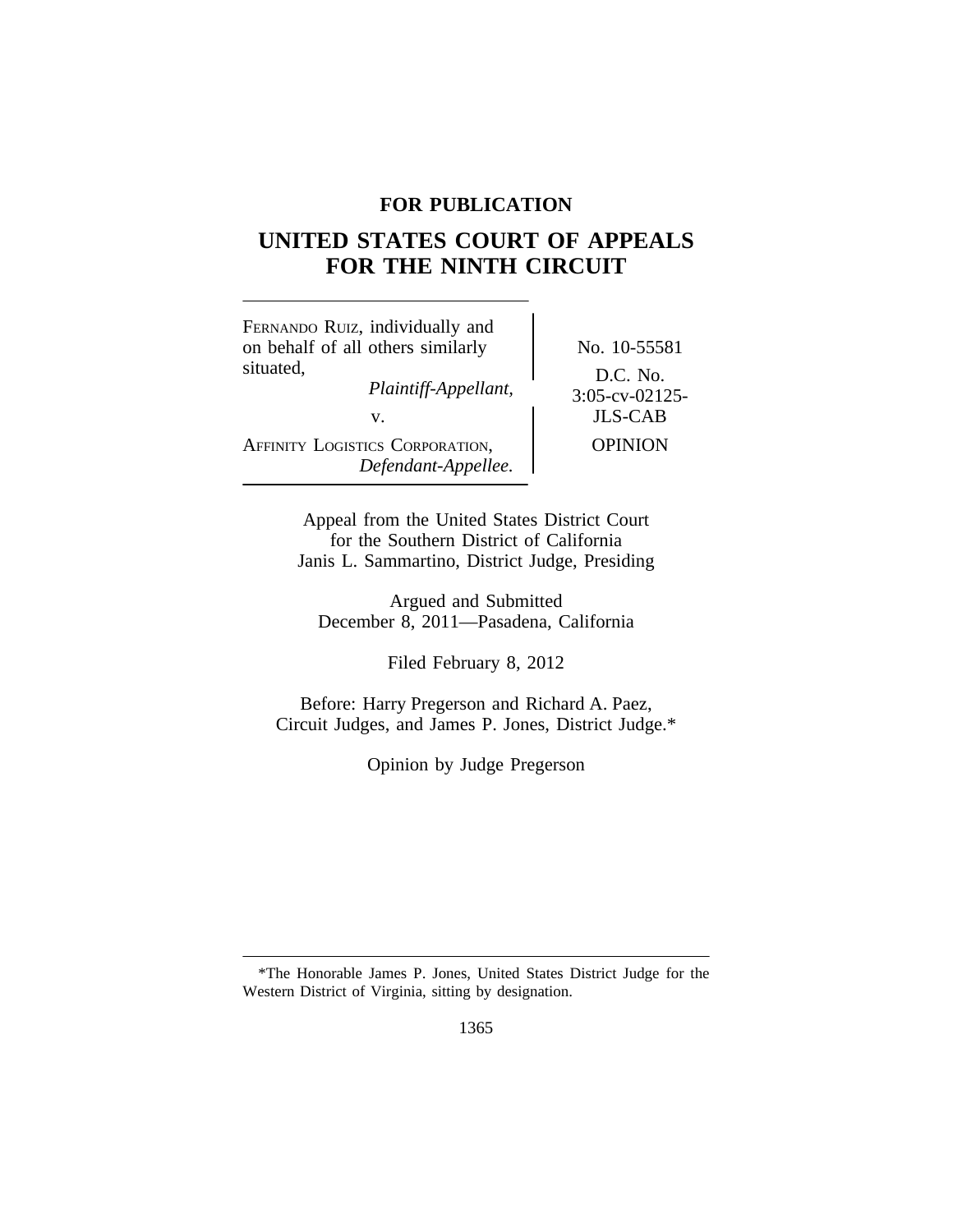## **COUNSEL**

Daniel A. Osborn, Osborn Law, P.C., New York, New York, for the plaintiffs-appellants.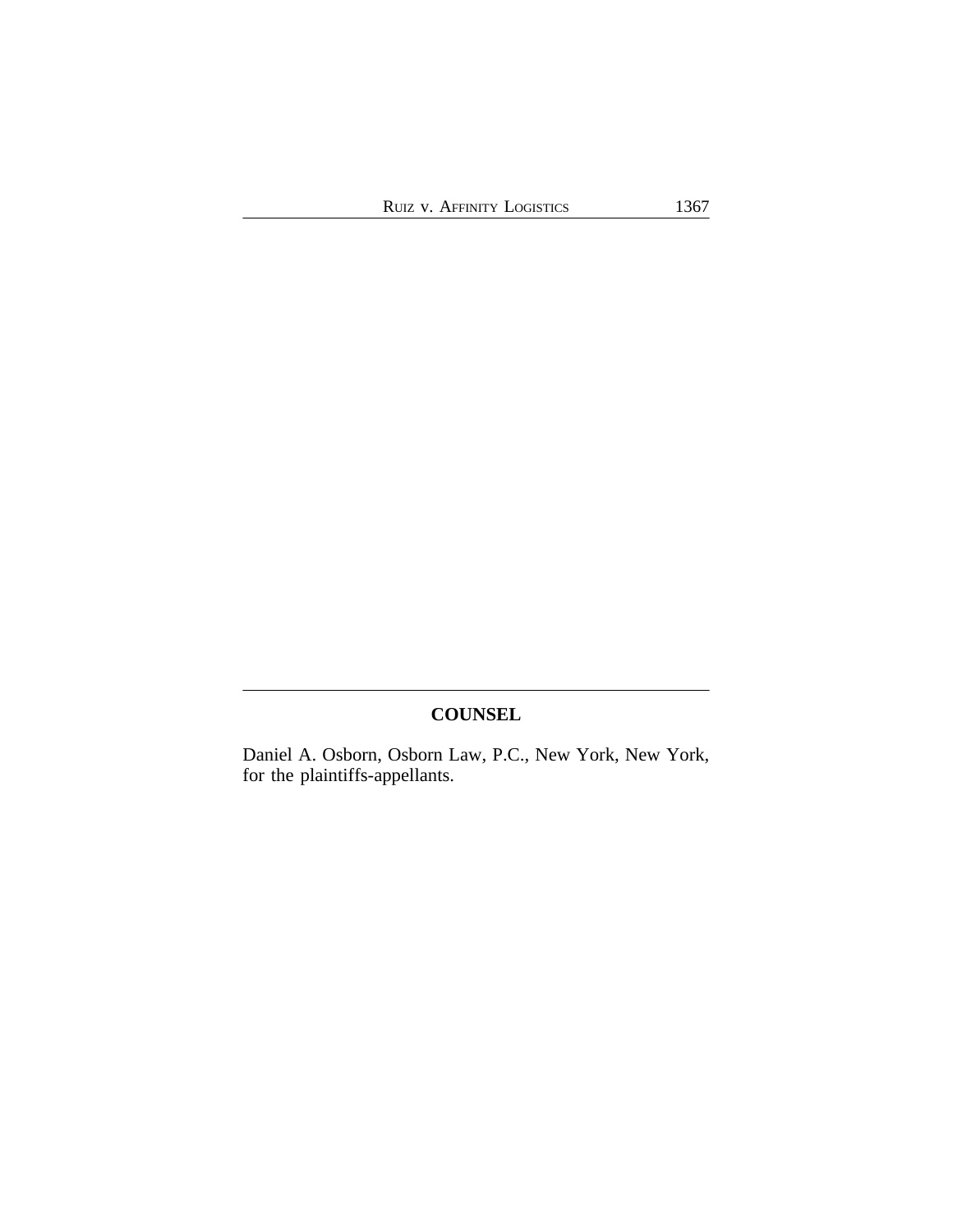Elic Anbar, Law Offices of Elic Anbar, Phoenix, Arizona, for the plaintiffs-appellants.

James H. Hanson, Scopelitis, Garvin, Light, Hanson & Feary, P.C., Indianapolis, Indiana, for the defendant-appellee.

Catherine K. Ruckelshaus, National Employment Law Project, New York, New York, for the amicus.

Cynthia L. Rice, California Rural Legal Assistance Foundation, Sacramento, California, for the amicus.

#### **OPINION**

PREGERSON, Circuit Judge:

Fernando Ruiz ("Ruiz") appeals the district court's judgment, after a bench trial, in his action against Affinity Logistics Corporation ("Affinity") for alleged violations of the Fair Labor Standards Act ("FLSA") and California laws. We have jurisdiction pursuant to 28 U.S.C. § 1291. We vacate and remand.

#### **BACKGROUND**

Affinity Logistics Corporation ("Affinity")**<sup>1</sup>** is a company providing home delivery and transportation logistical support services to various home furnishing retailers, including Sears. To work as a driver for Affinity, individuals had to enter into the Independent Truckman's Agreement and Equipment Lease Agreement (collectively the "Agreements") with Affinity.

The Agreements included clauses stating that (1) the parties

<sup>&</sup>lt;sup>1</sup>In June 2007, Affinity was acquired by 3PD, Inc.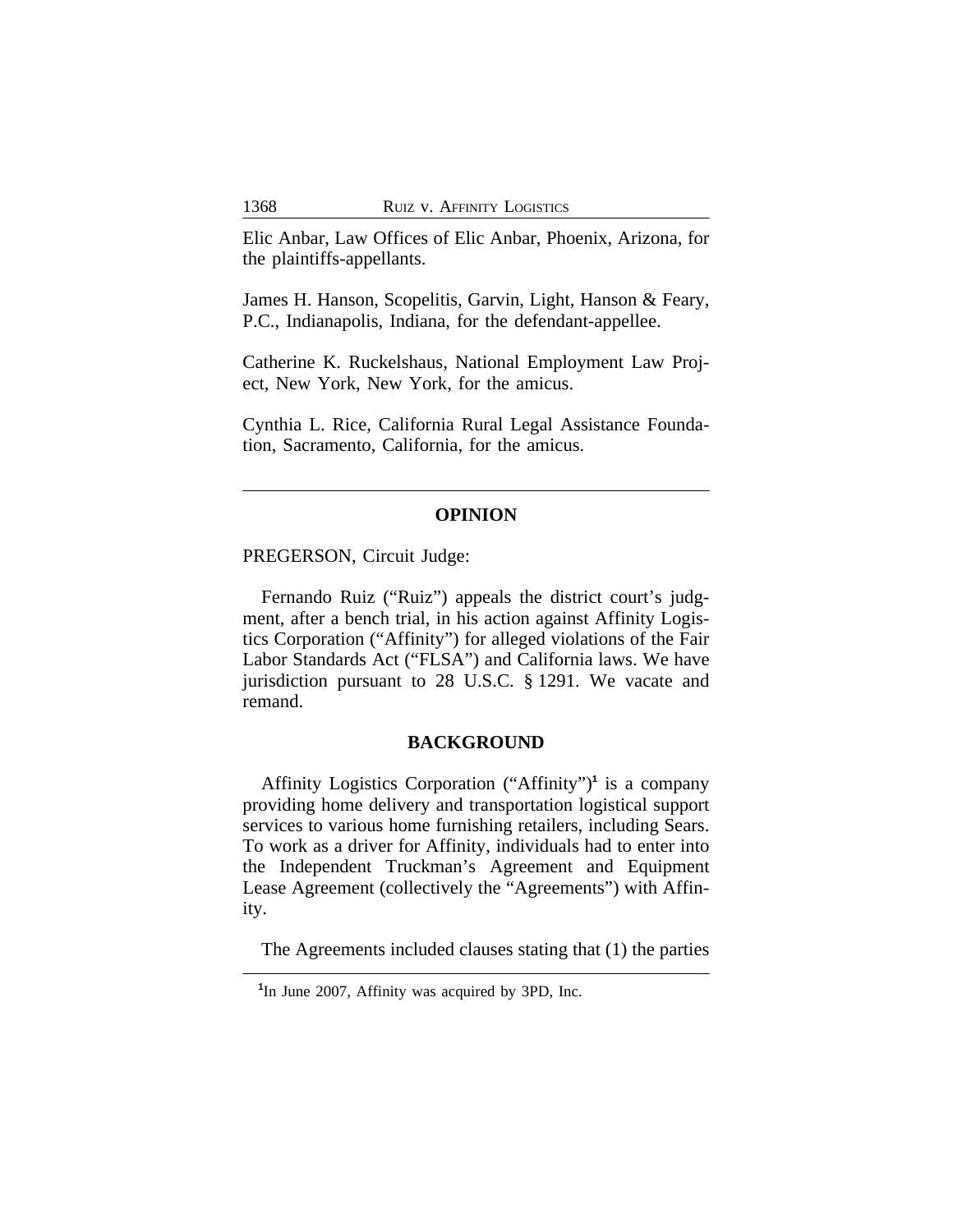were entering into an independent contractor relationship, and (2) Georgia law applied to any disputes. Specifically, the Agreements stated, among other things:

- *Control and Exclusive Use*. . . . The parties intend to create an independent contractor relationship and not an employer-employee relationship.
- *Independent Contractor* (a) Contractor, in the performance of this Agreement, will be acting in his own separate capacity and not as an agent, employee, partner, joint venture or associate of Affinity. It is expressly understood and agreed that Contractor is an independent contractor of Affinity in all manners and respects and that Contractor is not authorized to bind Affinity to any liability or obligation or to represent that it has any such authority.
- *Governing Law*. This Agreement and any dispute thereunder shall be governed by the laws of the State of Georgia.

(emphasis in original). The Agreements also repeatedly referred to the individual drivers as "contractors." Affinity hired Ruiz as a driver in 2003.

Ruiz and drivers similarly situated (collectively the "drivers") filed a class action against Affinity alleging violations of FLSA and California laws, including failure to pay overtime, failure to pay wages (including payment for vacation, holidays, sick days, and severance), improper charges for workers' compensation insurance, and the unfair business practice of wrongfully classifying California drivers. The district court initially granted partial summary judgment to Affinity on Ruiz's cause of action for violation of FLSA. Affinity then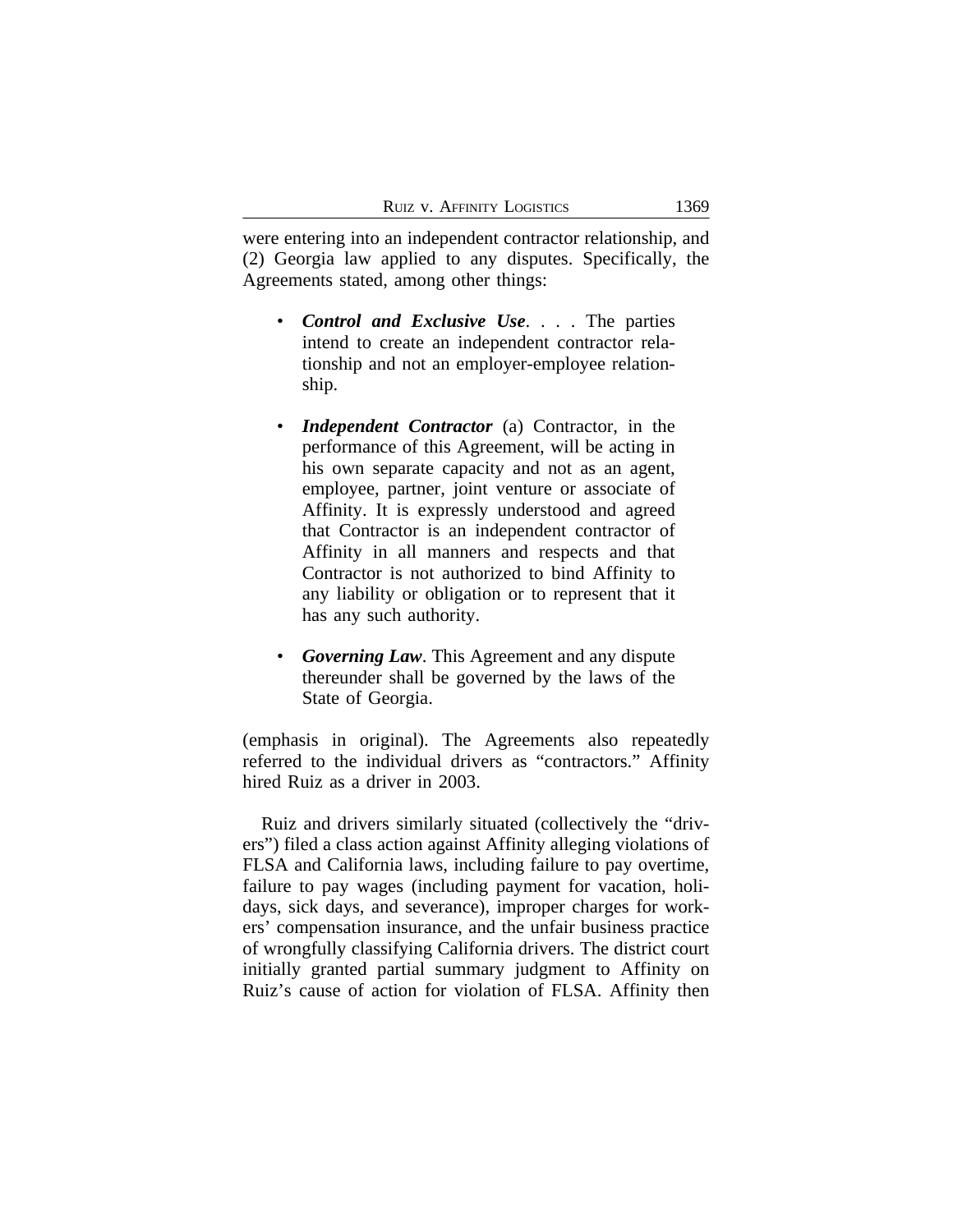moved for summary judgment under Federal Rule of Civil Procedure 56(c) on the remainder of Ruiz's claims.

On June 5, 2008, the district court granted Affinity's motion for summary judgment on Ruiz's second cause of action for overtime pay under California law. The remainder of Ruiz's claims, however, turned on whether Ruiz should be classified as an independent contractor or as an Affinity employee.

Relying on the choice of law clause in the Agreements, the district court held that Georgia law applies to determine whether the drivers were employees of Affinity or independent contractors. The district court applied California's choice of law framework to reach this conclusion. Under California's choice of law framework, the district court noted that "California courts enforce choice-of-law clauses where . . . the chosen state 'has a substantial relationship to the parties or the transaction.' " quoting *ABF Capital Corp. v. Osley*, 414 F.3d 1061, 1065 (9th Cir. 2005). The district court then found that "[a] substantial relationship exists where one of the parties is domiciled or incorporated in the chosen state" and that Affinity is incorporated in Georgia and has its principal office in Marietta, Georgia. *ABF Capital Corp*., 414 F.3d at 1065. Thus, the district court enforced the parties' choice of law clause and applied Georgia law to resolve the employeeindependent contractor issue.

Applying Georgia law, the court concluded that there was "sufficient evidence from which a reasonable jury could conclude that [Ruiz] has overcome the presumption of 'independent contractor' status and established that he was [Affinity's] employee." Thus, the court denied Affinity's motion for summary judgment on those claims that turn on whether Ruiz should be classified as an independent contractor or as an Affinity employee. The matter was set for a bench trial on the remaining claims.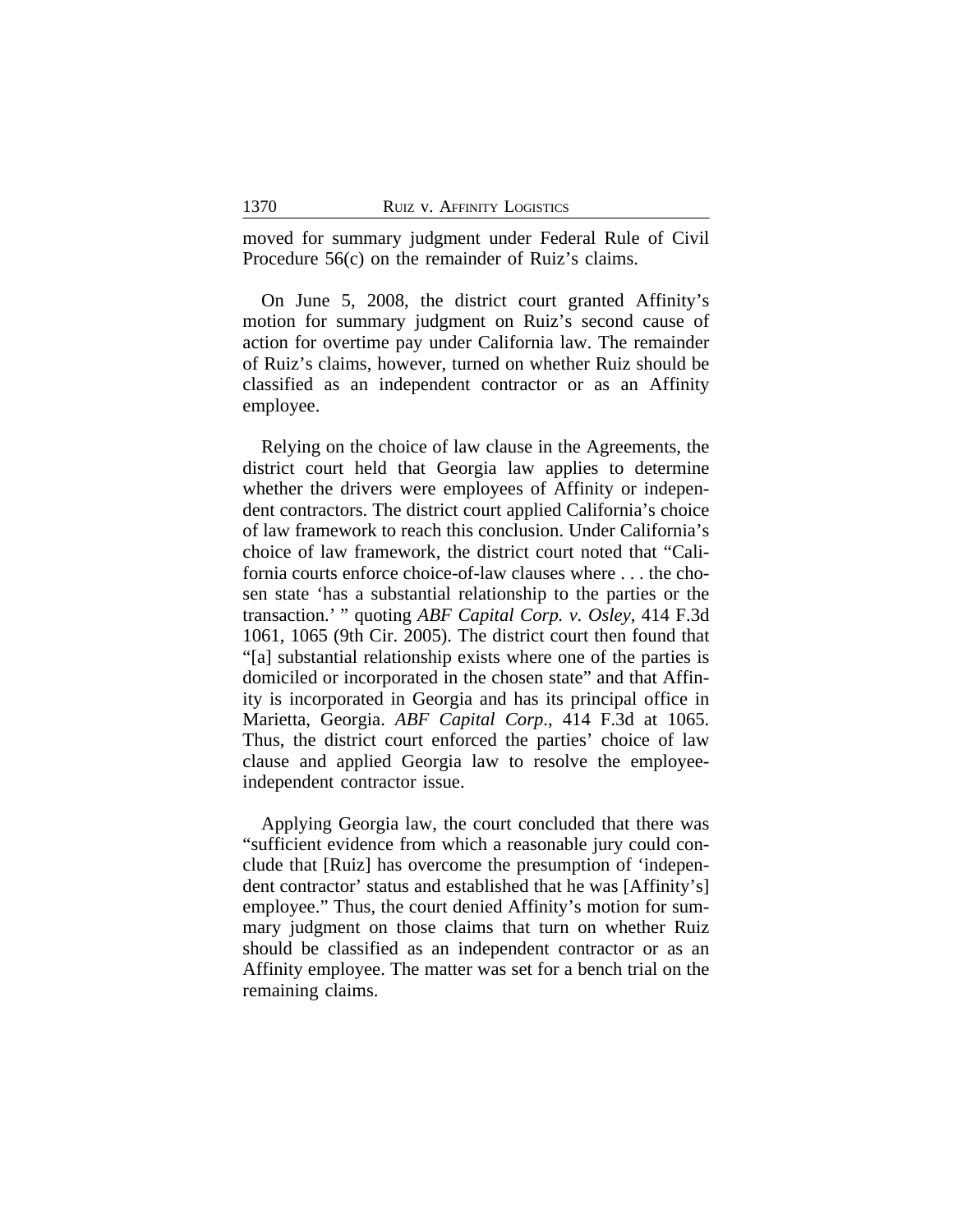After a three-day bench trial, the district court concluded that under Georgia law there is a presumption of independent contractor status. *Ruiz v. Affinity Logistics Corp.*, 697 F. Supp. 2d 1199, 1204 (S.D. Cal. 2010). And to rebut this presumption Ruiz must establish that an employer-employee relationship existed. *Id*. The district court found that Ruiz was unable to establish an employer-employee relationship and thus failed to rebut Georgia's presumption of independent contractor status. *Id.* at 1220-21.

#### **DISCUSSION**

#### **A. Waiver**

On appeal, Affinity claims that "Ruiz waived any objection to the choice of law for purposes of appeal [because] he failed to raise this issue in the District Court." "Although no bright line rule exists to determine whether a matter [h]as been properly raised below, an issue will generally be deemed waived on appeal if the argument was not raised sufficiently for the trial court to rule on it." *In re Mercury Interactive Corp. Sec. Litig.,* 618 F.3d 988, 992 (9th Cir. 2010) (internal quotation marks and citations omitted). In this case, Ruiz's argument that California law, rather than Georgia law, applies was "raised sufficiently for the trial court to rule on it." *Id.* Accordingly, we will entertain Ruiz's argument that the district court erroneously applied Georgia law.

Moreover, "the rule of waiver is a discretionary one." *Ackerman v. Western Elec. Co.*, 860 F.2d 1514, 1517 (9th Cir. 1988) (citing *Singleton v. Wulff*, 428 U.S. 106, 121 (1976)). "We may consider issues not presented to the district court, although we are not required to do so." *In re Mercury Interactive Corp. Sec. Litig.*, 618 F.3d at 992 (citation omitted). This court has stated that it has discretion to make an exception to waiver under three circumstances: (1) "in the 'exceptional' case in which review is necessary to prevent a miscarriage of justice or to preserve the integrity of the judicial process," (2)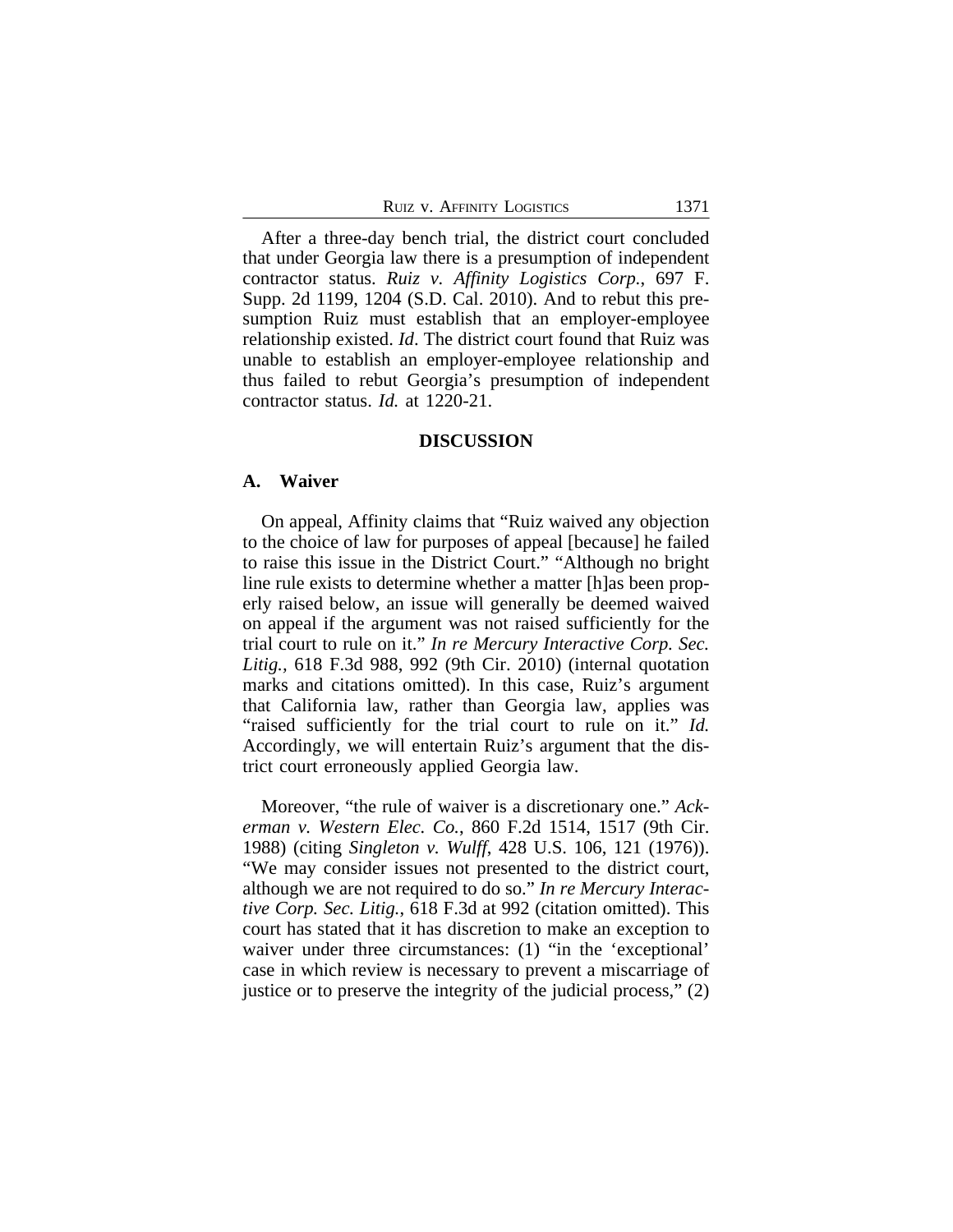"when a new issue arises while appeal is pending because of a change in the law," and, (3) "when the issue presented is purely one of law and either does not depend on the factual record developed below, or the pertinent record has been fully developed." *Bolker v. C.I.R.*, 760 F.2d 1039, 1042 (9th Cir. 1985). In this case, because the issue of whether the district court properly applied California's choice of law framework is one of law and there is no deficiency in the record relating to it, we exercise our discretion to consider that issue. *Ackerman*, 860 F.2d at 1517 (citing *In re Howell*, 731 F.2d 624, 627 (9th Cir. 1984), *cert. denied*, 469 U.S. 933 (1984)).

#### **B. Choice of Law**

Ruiz contends that the district court after applying California's choice of law framework erred when it concluded that Georgia law applies. We agree. Whether the district court erred when it concluded that Georgia law, not California law, applies is a question of law subject to de novo review. *Schoenberg v. Esportadora de Sal, S.A. de C.V.*, 930 F.2d 777, 782 (9th Cir. 1991) (citation omitted).

**[1]** California's choice of law framework is set forth in Restatement § 187(2) and in *Nedlloyd Lines B.V. v. Superior Court*, 834 P.2d 1148, 1152 (Cal. 1992). "California courts apply the parties' choice of law unless the analytical approach articulated in § 187(2) of the Restatement (Second) of Conflict of Laws ("187(2)") dictates a different result." *Hoffman v. Citibank (S.D.), N.A.*, 546 F.3d 1078, 1082 (9th Cir. 2008) (citation omitted). As a threshold matter, a court must determine "whether the chosen state has a substantial relationship to the parties or their transaction, or . . . whether there is any other reasonable basis for the parties' choice of law." *Nedlloyd*, 834 P.2d at 1152 (citing Rest., § 187(2)). The district court properly found that because Affinity is incorporated in Georgia and has its principal office in Georgia, the chosen state (Georgia) has a substantial relationship to the parties. *See ABF Capital Corp.*, 414 F.3d at 1065 ("A substantial rela-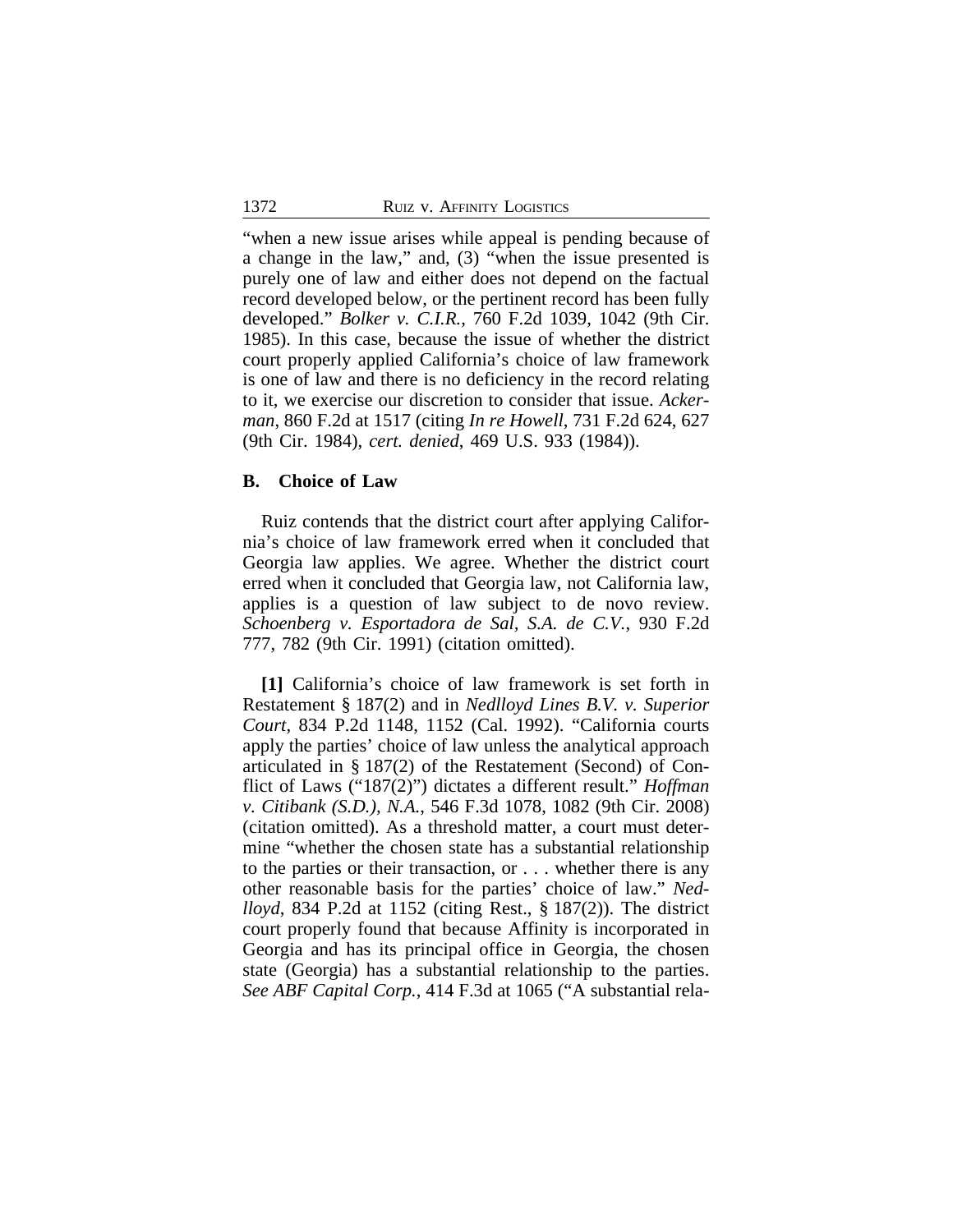tionship exists where one of the parties is domiciled or incorporated in the chosen state."). The district court then concluded that Georgia law applied.

**[2]** But the district court's inquiry should not have ended there. Two additional steps remained in California's choice of law framework. The district court should have then considered (1) whether applying Georgia's law "is contrary to a *fundamental* policy of California," and then (2) "whether California has a materially greater interest than [Georgia] in resolution of the issue." *Id.* at 1066 (quoting *Nedlloyd*, 834 P.2d at 1152) (emphasis in original). Here, the district court in deciding to apply Georgia law, overlooked these additional two steps of California's choice of law framework. Accordingly, we proceed to consider the two additional steps of the inquiry.

**[3]** Properly applying California's choice of law framework requires us to conclude that California law applies in determining whether the drivers are employees or independent contractors. First, Georgia law "is contrary to a *fundamental* policy of California." *Nedlloyd*, 834 P.2d at 1152 (emphasis in original). Under Georgia law, if a contract designates the relationship between the parties to be one of principal and independent contractor, this designation is presumed to be true "unless other evidence is introduced to show that the employer exercised control as to the time, manner and method of performing the work sufficient to establish an employer-employee relationship." *Fortune v. Principal Fin. Grp., Inc.*, 465 S.E.2d 698, 700 (Ga. Ct. App. 1995). On the other hand, "under California law, once a plaintiff comes forward with evidence that he provided services for an employer, the employee has established a prima facie case that the relationship was one of employer/employee." *Narayan v. EGL, Inc*., 616 F.3d 895, 900 (9th Cir. 2010) (citing *Robinson v. George*, 16 Cal.2d 238, 243-44 (1940)). "Once the employee establishes a prima facie case, the burden shifts to the employer, which may prove, if it can, that the presumed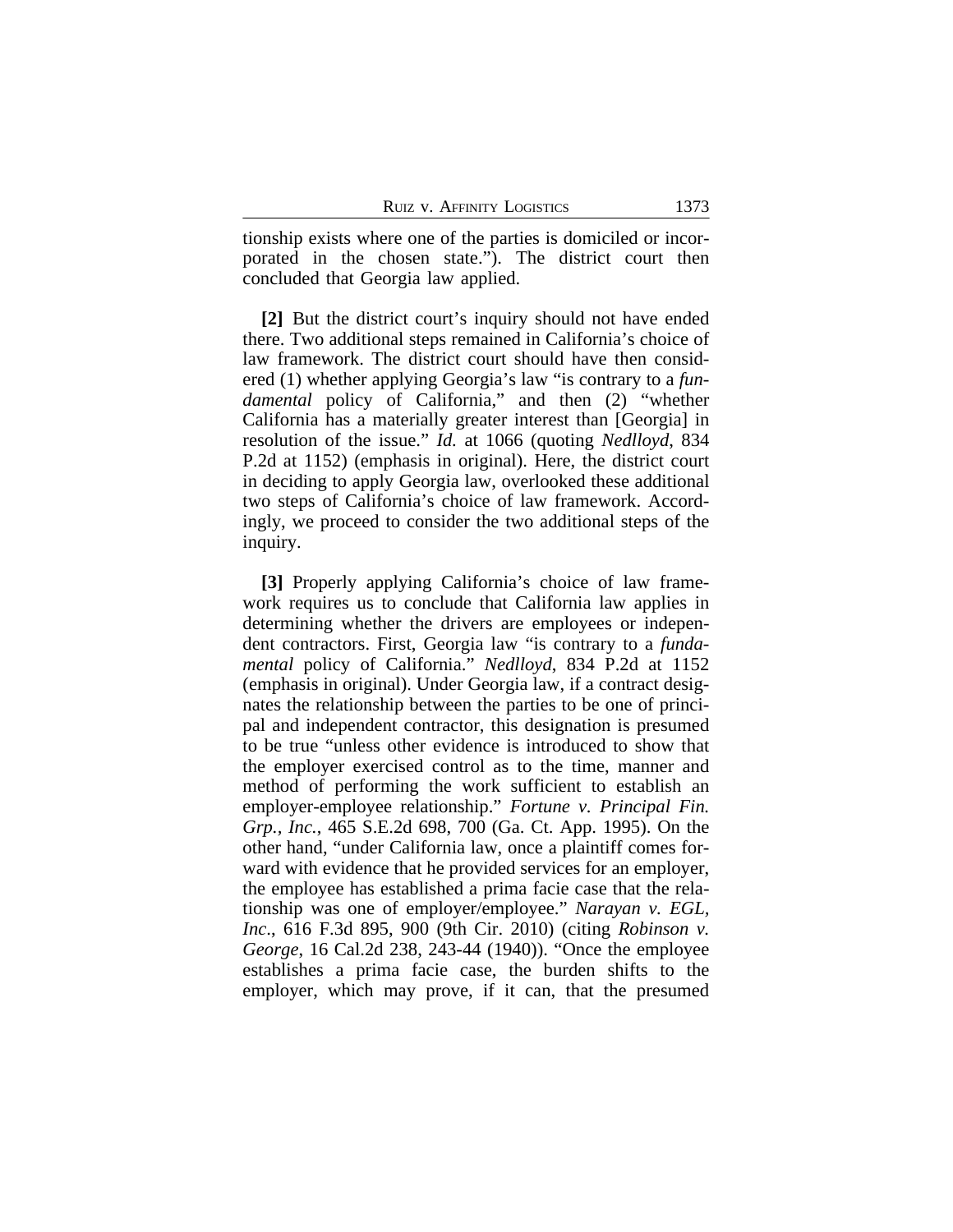employee was an independent contractor." *Id.* (citation omitted). Thus, the starting point from which the drivers begin their lawsuit is vastly different depending on whether California or Geogia law applies. In essence, the drivers are at a disadvantage under Georgia law because they must overcome the presumption that they are independent contractors. By contrast, under California law, the presumption is that the drivers are employees and the burden is upon Affinity to demonstrate that the drivers are independent contractors. As such, Georgia law directly conflicts with California law.**<sup>2</sup>**

**[4]** Additionally, Georgia law directly conflicts with a fundamental California policy that seeks to protect its workers. The California Supreme Court has developed a multi-factor test for determining employment status. *S.G. Borello & Sons, Inc. v. Dep't of Indus. Rel.*, 769 P.2d 399, 404-07 (Cal. 1989). The California Supreme Court recognized that this test "must be applied with *deference to the purposes of the protective legislation*" that the worker seeks to enforce. *Id.* at 406 (emphasis added). "[T]he employee-independent contractor issue cannot be decided absent consideration of the remedial statutory purpose" behind the statute the worker seeks to

<sup>&</sup>lt;sup>2</sup>Affinity asserts that any error in applying Georgia law was harmless because the district court applied the common law factors that California considers and concluded that Ruiz was an independent contractor. Such an assertion, however, disregards the district court's repeated references to the Georgia presumption of independent contractor status and its general reliance on Georgia law to resolve the employee-independent contractor issue. *See Ruiz*, 697 F. Supp. 2d at 1204 ("Under Georgia law, if the contract designates the relationship between the parties to be one of principal and independent contractor, this designation is presumed to be true. . . .); *Id.* at 1217 ("The court finds that the Georgia test regarding [Affinity's] control over the [drivers'] time, manner, and method of work indicates an independent contractor relationship, *especially in light of the presumption arising from the language in the [Independent Truckman's Agreement]*") (emphasis added); *Id.* at 1220 ("Under Georgia law and the language of the [Agreements], a presumption of independent contractor arises). Accordingly, applying Georgia, rather than California law, is not harmless error.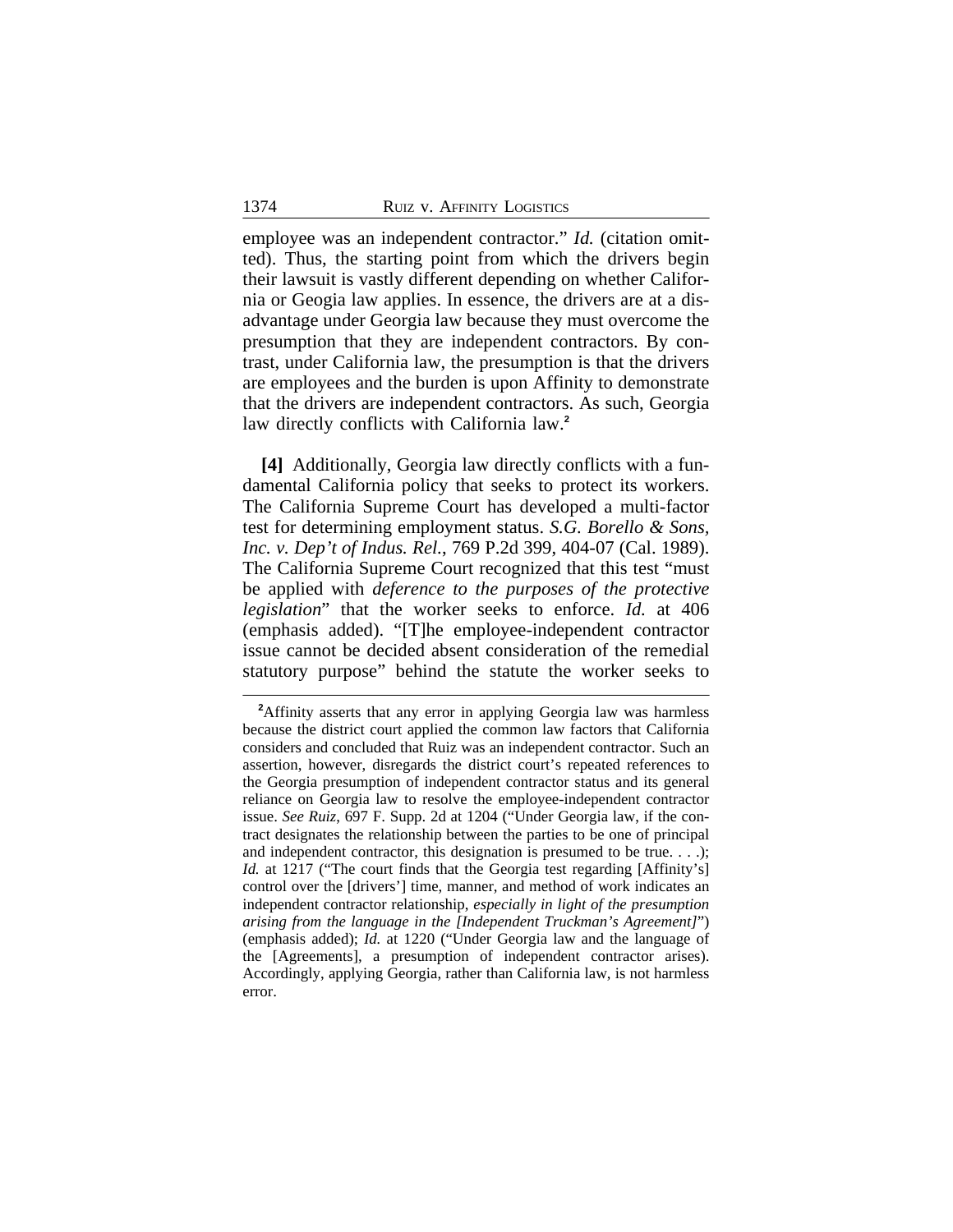enforce. *Id.* at 405. Thus, under Georgia law, while the drivers are presumptively independent contractors, under California law, the court must consider protective legislation designed to aid employees to determine the employee-independent contractor issue. Therefore, application of Georgia law in this case would contravene the fundamental California public policy in favor of ensuring worker protections.

**[5]** Second, California also has a materially greater interest than Georgia in the outcome of this case. To determine whether California has a materially greater interest than Georgia, we must analyze the following factors: (1) the place of contracting; (2) the place of negotiation of the contract; (3) the place of performance; (4) the location of the subject matter of the contract; and, (5) the domicile, residence, nationality, place of incorporation, and place of business of the parties. *1-800-Got Junk? LLC v. Superior Court*, 116 Cal. Rptr. 3d 923, 932 n.10 (Cal. Ct. App. 2010) (citing Rest., § 188). Here, the drivers entered into the contract with Affinity in California. The drivers completed the work for Affinity in California. The subject matter of the contract deals with completing deliveries in California. Finally, the domicile of the drivers is California. The only connection with Georgia is that Georgia is where Affinity is incorporated. Accordingly, California has a materially greater interest than Georgia in determining whether the drivers are independent contractors or employees of Affinity.

**[6]** Moreover, Affinity has not produced any evidence to suggest that Georgia has a material interest in the resolution of this case. In determining which state has a materially greater interest, California courts "consider which state, in the circumstances presented, will suffer greater impairment of its policies if the other state's law is applied." *Brack v. Omni Loan Co., Ltd.*, 80 Cal. Rptr. 3d 275, 287 (Cal. Ct. App. 2008) (citation omitted). Affinity has not explained how Georgia will suffer if California law is used to determine whether the drivers are employees or independent contractors. *See Bridge*